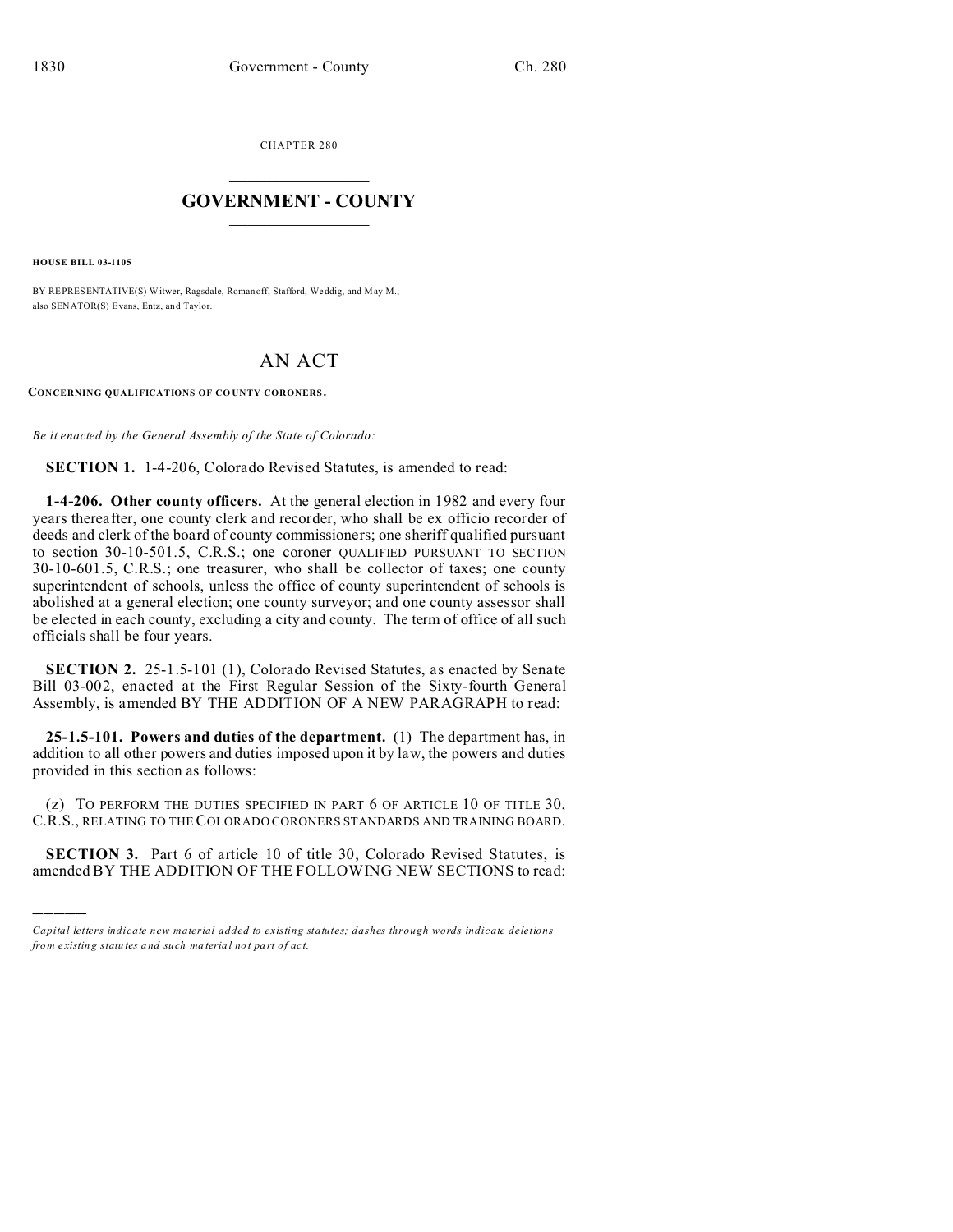**30-10-601.5. Qualifications - fingerprints.** (1) A PERSON IS ELIGIBLE TO HOLD THE OFFICE OF CORONER IF THE PERSON:

(a) IS A CITIZEN OF THE UNITED STATES AND A RESIDENT OF THE STATE OF COLORADO AND OF THE COUNTY IN WHICH THE PERSON WILL HOLD THE OFFICE OF CORONER;

(b) HAS EARNED A HIGH SCHOOL DIPLOMA OR ITS EQUIVALENT OR A COLLEGE DEGREE; AND

(c) HAS GIVEN A SET OF FINGERPRINTS IN ACCORDANCE WITH SUBSECTION (2) OF THIS SECTION.

(2) (a) A PERSON WHO IS NOMINATED BY A POLITICAL PARTY OR FOR WHOM A NOMINATING PETITION IS FILED FOR THE OFFICE OF CORONER SHALL HAVE A COMPLETE SET OF FINGERPRINTS TAKEN BY A QUALIFIED LAW ENFORCEMENT AGENCY AND SUBMIT PROOF OF SUCH FINGERPRINTING WHEN FILING A WRITTEN ACCEPTANCE PURSUANT TO SECTION 1-4-601 (3), 1-4-906, OR 1-4-1002 (5), C.R.S.

(b) A PERSON WISHING TO BE A WRITE-IN CANDIDATE FOR THE OFFICE OF CORONER SHALL HAVE A COMPLETE SET OF FINGERPRINTS TAKEN BY A QUALIFIED LAW ENFORCEMENT AGENCY AND SUBMIT PROOF OF SUCH FINGERPRINTING WHEN FILING AN AFFIDAVIT OF INTENT PURSUANT TO SECTION 1-4-1101, C.R.S.

(c) A BOARD OF COUNTY COMMISSIONERS SHALL NOT APPOINT A PERSON TO FILL A VACANCY IN THE OFFICE OF CORONER UNLESS THE PERSON HAS HAD A COMPLETE SET OF FINGERPRINTS TAKEN BY A QUALIFIED LAW ENFORCEMENT AGENCY AND HAS SUBMITTED PROOF OF SUCH FINGERPRINTING TO THE BOARD.

(3) (a) A LAW ENFORCEMENT AGENCY THAT TAKES FINGERPRINTS IN ACCORDANCE WITH SUBSECTION (2) OF THIS SECTION SHALL FORWARD THE FINGERPRINTS TO THE COLORADO BUREAU OF INVESTIGATION FOR THE PURPOSE OF CONDUCTING A STATE AND NATIONAL FINGERPRINT-BASED CRIMINAL HISTORY RECORD CHECK UTILIZING THE RECORDS OF THE COLORADO BUREAU OF INVESTIGATION AND THE FEDERAL BUREAU OF INVESTIGATION. THE COLORADO BUREAU OF INVESTIGATION SHALL REPORT THE RESULTS OF THE CRIMINAL HISTORY RECORD CHECK TO THE COUNTY CLERK AND RECORDER OF THE COUNTY IN WHICH THE PERSON HAS BEEN NOMINATED FOR OR IS TO BE APPOINTED TO THE OFFICE OF CORONER.

(b) A PERSON WHO HAS BEEN CONVICTED OF OR PLEADED GUILTY OR ENTERED A PLEA OF NOLO CONTENDERE TO ANY FELONY CHARGE UNDER FEDERAL OR STATE LAW IS UNQUALIFIED FOR THE OFFICE OF CORONER UNLESS PARDONED. THE RESULTS OF THE CRIMINAL HISTORY RECORD CHECK PERFORMED IN ACCORDANCE WITH THIS SUBSECTION (3) SHALL BE CONFIDENTIAL; EXCEPT THAT THE COUNTY CLERK AND RECORDER MAY DISCLOSE WHETHER A PERSON IS QUALIFIED OR UNQUALIFIED FOR THE OFFICE OF CORONER.

**30-10-601.6. Coroners standards and training board - repeal.** (1) THERE IS HEREBY CREATED IN THE DEPARTMENT OF PUBLIC HEALTH AND ENVIRONMENT THE COLORADO CORONERS STANDARDS AND TRAINING BOARD, REFERRED TO IN THIS PART 6 AS THE "C.C.S.T. BOARD".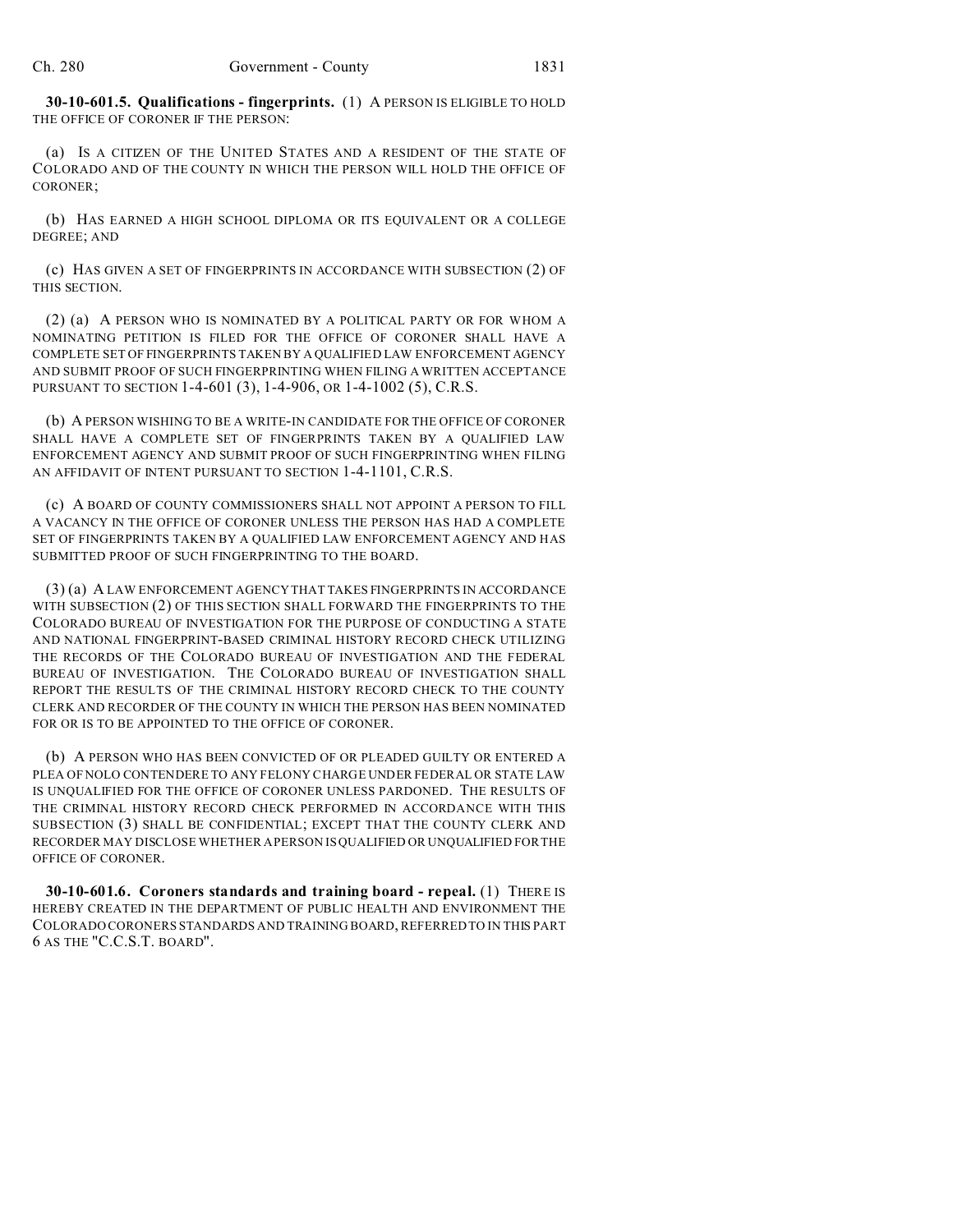(2) THE C.C.S.T. BOARD SHALL EXERCISE ITS POWERS AND PERFORM ITS DUTIES AND FUNCTIONS UNDER THE DEPARTMENT OF PUBLIC HEALTH AND ENVIRONMENT AS IF TRANSFERRED TO THE DEPARTMENT BY A **TYPE 2** TRANSFER, AS SUCH TRANSFER IS DEFINED IN THE "ADMINISTRATIVE ORGANIZATION ACT OF 1968", ARTICLE 1 OF TITLE 24, C.R.S.

(3) (a) THE C.C.S.T. BOARD SHALL CONSIST OF EIGHT MEMBERS. THE CHAIRPERSON AND THE VICE-CHAIRPERSON OF THE C.C.S.T. BOARD SHALL BE ELECTED ANNUALLY BY THE MEMBERS OF THE C.C.S.T. BOARD.

(b) THE MEMBERS OF THE C.C.S.T. BOARD SHALL BE:

(I) A CORONER OF A COUNTY WITH A POPULATION OF FIFTY THOUSAND OR MORE;

(II) A CORONER OF A COUNTY WITH A POPULATION OF LESS THAN FIFTY THOUSAND BUT MORE THAN FIFTEEN THOUSAND;

(III) A CORONER OF A COUNTY WITH A POPULATION OF FIFTEEN THOUSAND OR LESS;

(IV) A COUNTY COMMISSIONER OF A COUNTY WITH A POPULATION OF FIFTY THOUSAND OR MORE;

(V) A COUNTY COMMISSIONER OF A COUNTY WITH A POPULATION OF LESS THAN FIFTY THOUSAND;

(VI) A PATHOLOGIST WHO IS ACTIVELY ENGAGED IN PERFORMING POSTMORTEM EXAMINATIONS FOR A COUNTY IN THIS STATE AND WHO IS A MEMBER OF THE COLORADO MEDICAL SOCIETY;

(VII) A CHIEF OF POLICE FROM A MUNICIPALITY IN THIS STATE OR A COUNTY SHERIFF; AND

(VIII) A DISTRICT ATTORNEY FROM A JUDICIAL DISTRICT IN THIS STATE.

(c) THE GOVERNOR SHALL APPOINT EACH MEMBER OF THE C.C.S.T. BOARD FOR A TERM OF THREE YEARS; EXCEPT THAT, OF THE MEMBERS INITIALLY APPOINTED, THREE MEMBERS SHALL BE APPOINTED FOR A TERM OF THREE YEARS, THREE MEMBERS SHALL BE APPOINTED FOR A TERM OF TWO YEARS, AND TWO MEMBERS SHALL BE APPOINTED FOR A TERM OF ONE YEAR.

(d) IF A COUNTY CORONER, COUNTY COMMISSIONER, COUNTY SHERIFF, CHIEF OF POLICE, OR DISTRICT ATTORNEY LEAVES THAT OFFICE, THAT PERSON'S TERM ON THE C.C.S.T. BOARD SHALL EXPIRE. THE GOVERNOR SHALL APPOINT A SUITABLE PERSON TO FILL THE VACANCY ON THE C.C.S.T. BOARD FOR THE UNEXPIRED TERM.

(4) THE MEMBERS OF THE C.C.S.T. BOARD SHALL RECEIVE NO COMPENSATION FOR THEIR SERVICES BUT MAY BE REIMBURSED FOR ACTUAL AND NECESSARY EXPENSES INCURRED IN THE PERFORMANCE OF THEIR OFFICIAL DUTIES.

(5) (a) ON AND AFTER THE EFFECTIVE DATE OF THIS SECTION, THE EXECUTIVE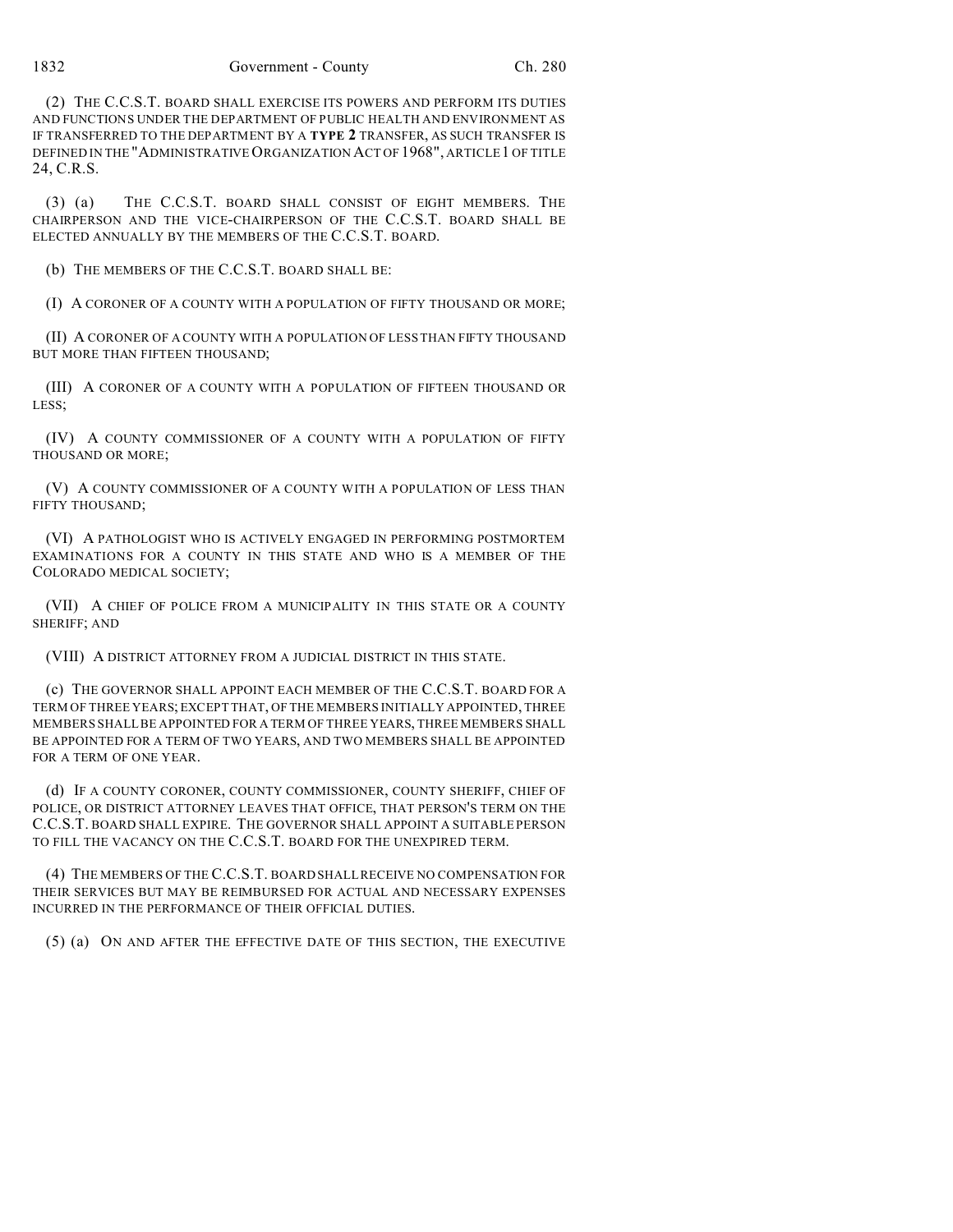## Ch. 280 Government - County 1833

DIRECTOR OF THE DEPARTMENT OF PUBLIC HEALTH AND ENVIRONMENT MAY ACCEPT GIFTS, GRANTS, AND DONATIONS TO COVER THE COSTS INCURRED IN THE ESTABLISHMENT AND OPERATION OF THE C.C.S.T. BOARD. SUCH GIFTS, GRANTS, AND DONATIONS RECEIVED SHALL BE TRANSMITTED TO THE STATE TREASURER, WHO SHALL CREDIT THE MONEYS TO THE CORONER TRAINING FUND CREATED IN SECTION 30-10-601.8 (5). THE STATE TREASURER SHALL REPORT THE TOTAL AMOUNT OF GIFTS, GRANTS, AND DONATIONS TRANSMITTED PURSUANT TO THIS SECTION AS OF JULY 1, 2005, TO THE REVISOR OF STATUTES. ANY UNENCUMBERED MONEYS REMAINING IN THE FUND UPON THE REPEAL OF THIS SECTION SHALL BE TRANSFERRED TO THE GENERAL FUND.

(b) THIS SECTION AND SECTIONS 30-10-601.7, 30-10-601.8, AND 30-10-601.9 ARE REPEALED, EFFECTIVE JULY 1, 2005, UNLESS THE TOTAL AMOUNT OF GIFTS, GRANTS, AND DONATIONS TRANSMITTED TO THE STATE TREASURER AS REPORTED TO THE REVISOR OF STATUTES PURSUANT TO PARAGRAPH (a) OF THIS SUBSECTION (5) IS NOT LESS THAN TWENTY THOUSAND DOLLARS AS OF JULY 1, 2005.

(6) THE DEPARTMENT OF PUBLIC HEALTH AND ENVIRONMENT IN COORDINATION WITH THE C.C.S.T. BOARD SHALL HIRE AN INDEPENDENT CONTRACTOR TO PERFORM ADMINISTRATIVE DUTIES RELATED TO THE ESTABLISHMENT AND OPERATION OF THE C.C.S.T. BOARD.

**30-10-601.7. Duties of the Colorado coroners standards and training board.** (1) IN ADDITION TO ITS OTHER DUTIES SET FORTH IN THIS PART 6, THE C.C.S.T. BOARD SHALL:

(a) DEVELOP A CURRICULUM FOR A FORTY-HOUR TRAINING COURSE FOR NEW CORONERS AND APPROVE THE QUALIFICATIONS OF THE INSTRUCTORS WHO TEACH THE COURSE;

(b) APPROVE TRAINING PROVIDERS TO CERTIFY CORONERS IN BASIC MEDICAL-LEGAL DEATH INVESTIGATION PURSUANT TO SECTION 30-10-601.8 (2); AND

(c) APPROVE TRAINING PROVIDERS AND PROGRAMS USED TO FULFILL THE ANNUAL SIXTEEN-HOUR IN-SERVICE TRAINING REQUIREMENT SPECIFIED IN SECTION 30-10-601.8 (3).

**30-10-601.8. Training - fees - coroner training fund.** (1) A PERSON WHO IS ELECTED OR APPOINTED TO THE OFFICE OF CORONER FOR THE FIRST TIME SHALL ATTEND, AT THE FIRST OPPORTUNITY AFTER THE ELECTION OR APPOINTMENT, A TRAINING COURSE FOR NEW CORONERS OF AT LEAST FORTY HOURS USING THE CURRICULUM DEVELOPED BY THE C.C.S.T. BOARD. THE COURSE SHALL BE PREPARED AND PRESENTED BY QUALIFIED INSTRUCTORS FROM THE COLORADO CORONERS ASSOCIATION OR ANOTHER TRAINING PROVIDER APPROVED BY THE C.C.S.T. BOARD. AT THE REQUEST OF A NEW CORONER, THE C.C.S.T. BOARD MAY DECIDE THAT A COMBINATION OF EDUCATION, EXPERIENCE, AND TRAINING SATISFIES THE REQUIREMENT TO COMPLETE THE TRAINING COURSE FOR NEW CORONERS.

(2) A PERSON WHO IS ELECTED OR APPOINTED TO THE OFFICE OF CORONER FOR THE FIRST TIME SHALL, WITHIN ONE YEAR OF TAKING OFFICE, OBTAIN CERTIFICATION IN BASIC MEDICAL-LEGAL DEATH INVESTIGATION FROM THE COLORADO CORONERS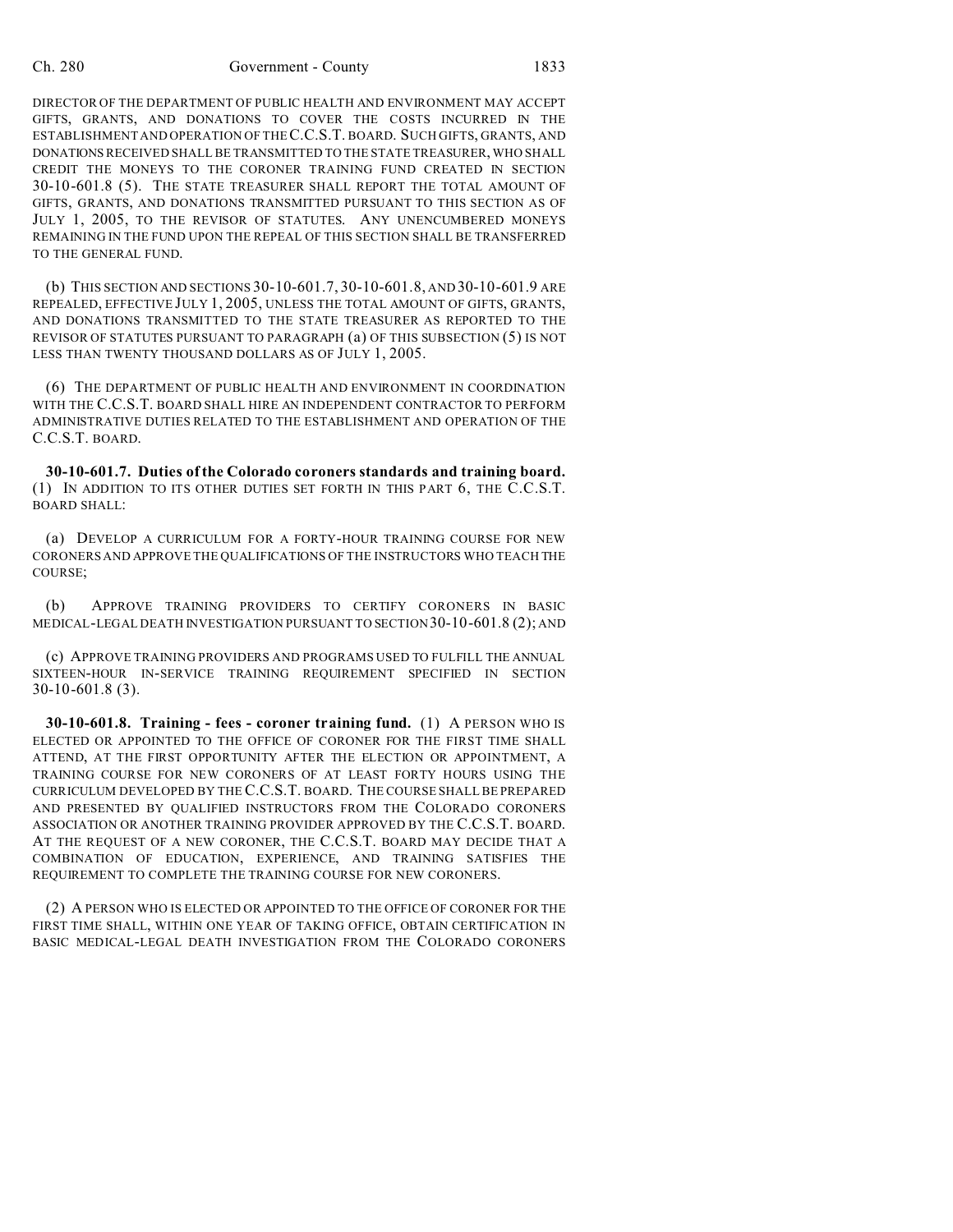ASSOCIATION OR ANOTHER TRAINING PROVIDER APPROVED BY THE C.C.S.T. BOARD. THEC.C.S.T. BOARD MAY GRANT AN EXTENSION OF UP TO ONE YEAR TO OBTAIN SUCH CERTIFICATION FOR JUST CAUSE. THE C.C.S.T. BOARD SHALL ISSUE WRITTEN FINDINGS OF FACT SUPPORTING THE EXTENSION.

(3) EACH CORONER SHALL COMPLETE A MINIMUM OF SIXTEEN HOURS OF IN-SERVICE TRAINING PROVIDED BY THECOLORADO CORONERS ASSOCIATION OR BY ANOTHER TRAINING PROVIDER APPROVED BY THEC.C.S.T. BOARD DURING EACH YEAR OF THE CORONER'S TERM. AT THE REQUEST OF A CORONER, THE C.C.S.T. BOARD MAY DECIDE THAT A COMBINATION OF EDUCATION, EXPERIENCE, AND TRAINING SATISFIES THE REQUIREMENT TO COMPLETE SIXTEEN HOURS OF IN-SERVICE TRAINING ANNUALLY.

(4) THE COUNTY SHALL PAY THE COSTS OF NEW CORONER AND IN-SERVICE TRAINING. THE FEES CHARGED BY THE C.C.S.T. BOARD FOR TRAINING PROGRAMS MAY INCLUDE COSTS INCURRED IN THE ESTABLISHMENT AND OPERATION OF THE C.C.S.T. BOARD.

(5) THE C.C.S.T. BOARD SHALL BY RULE ESTABLISH FEES FOR TRAINING PROGRAMS. ALL FEES COLLECTED SHALL BE TRANSMITTEDTO THE STATE TREASURER, WHO SHALL CREDIT THE SAME TO THE CORONER TRAINING FUND, WHICH FUND IS HEREBY CREATED. THE MONEYS IN THE FUND ARE HEREBY CONTINUOUSLY APPROPRIATED TO THE C.C.S.T. BOARD FOR THE PURPOSES OF THIS PART 6. IN ACCORDANCE WITH SECTION 24-36-114, C.R.S., ALL INTEREST DERIVED FROM THE DEPOSIT AND INVESTMENT OF MONEYS IN THE FUND SHALL BE CREDITED TO THE GENERAL FUND.

**30-10-601.9. Enforcement.** (1) IF A CORONER FAILS TO COMPLY WITH THE REQUIREMENTS OF SECTION 30-10-601.8, THE C.C.S.T. BOARD SHALL NOTIFY THE BOARD OF COUNTY COMMISSIONERS THAT THE CORONER IS NOT IN COMPLIANCE WITH THE TRAINING REQUIREMENTS OF SECTION 30-10-601.8 AND THAT STATE LAW REQUIRES THE COUNTY COMMISSIONERS TO SUSPEND THE CORONER'S SALARY. UPON RECEIPT OF SUCH NOTICE, THE BOARD OF COUNTY COMMISSIONERS SHALL SUSPEND THE CORONER'S SALARY.

(2) IF THE C.C.S.T. BOARD DETERMINES THAT A CORONER WHOSE SALARY HAS BEEN SUSPENDED IN ACCORDANCE WITH SUBSECTION (1) OF THIS SECTION IS IN COMPLIANCE WITH THE TRAINING REQUIREMENTS OF SECTION 30-10-601.8, THE C.C.S.T. BOARD SHALL NOTIFY THE BOARD OF COUNTY COMMISSIONERS THAT THE CORONER IS IN COMPLIANCE WITH THE TRAINING REQUIREMENTS AND THAT STATE LAW REQUIRES THE BOARD OF COUNTY COMMISSIONERS TO REINSTATE THE CORONER'S SALARY WITH BACK PAY. UPON RECEIPT OF SUCH NOTICE, THE BOARD OF COUNTY COMMISSIONERS SHALL REINSTATETHE CORONER'S SALARY WITH BACK PAY.

**SECTION 4. Repeal.** 30-10-601 (1) (a), Colorado Revised Statutes, is repealed as follows:

**30-10-601. Coroner - election - bond - authority.** (1) (a) It is the intent of the general assembly to encourage candidates for the office of county coroner to possess knowledge and experience in the medical-legal investigation of death. It is the further intent of the general assembly that those individuals holding the office of county